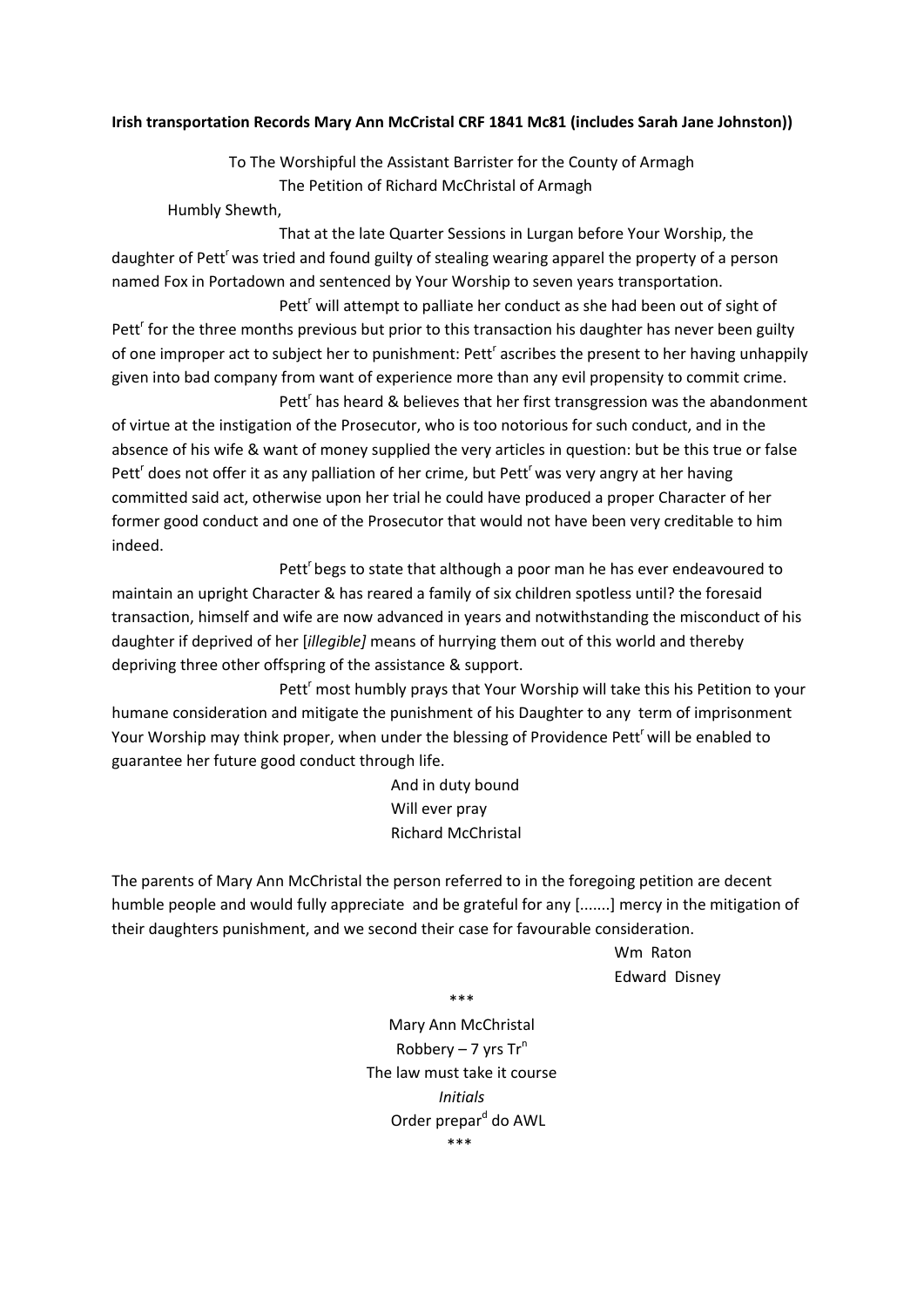#### *Stamped Chief Secretary's Office Dublin*

*W. Connor written up the side.*

To His Excellency, The Lord Lieutenant General and General Governor of Ireland The Petition of Richard McChristal of Armagh

Most Humbly Shewth,

That Your Excellency Pett<sup>r</sup> has a daughter Mary Ann McCristal who was tried and convicted at the last Lurgan Sessions before the Assistant Barrister for stealing some property of a person in Portadown and was in consequence sentenced to be transported for seven years.

Pett<sup>r</sup> prays your Excellency excuse for enlargeing in detail part of the circumstances arising from this prosecution and further Pett<sup>r</sup> has taken the liberty of enclosing to Your Excellency a Petition forwarded to the Assistant Barrister and signed by Mr Patton The Rev Mr Disney and the Rev Mr Jones Chaplain to the Lord Primate. that Petition and signatures fully set forth the prayer of the present to your Excellency but as aforesaid he would take liberty of adding that during the trial Mr Boomer a very Respectable Attorney stated to the Barrister the infamous Character of Fox the Prosecutor who assented as he said he had a sufficient specimen of him at Lurgan Sessions.

As stated in the former Pett<sup>r</sup> alluded to that he was angry at his daughters impropriety and misconduct he did not use those exertions he otherwise would have done. Nor would he now trouble Your Excellency was he not [fully?] convinced that under God a thorough reformation has taken place no doubt arising from her suffering and a dread of the stated? Punishment. Pett<sup>r</sup> would hope that the Character attached & the enclosed Pett<sup>n</sup> will be a sufficient guarantee that if his daughter is [of?]t to him for her future guidance he will be a faithfull guardian of her conduct and he also takes the liberty of enclosing the Assistant Barristers reply to Mr Patten inconsequence of the Petition.

Pett<sup>r</sup> now most humbly prays that Your Excellency will humanely restore and not deprive the afflicted Parents of this their Child subject however to any punishment by imprisonment Your Excellency shall deem meet.

> And in Duty bound Will Ever pray Richard McChhristal

The parents of Mary Ann McChristal the person referred to in the foregoing petition are decent honest people and would fully appreciate and be grateful for any act of mercy in the mitigation of their Daughters sentence and we recommend respectfully their case for favourable consideration

> W Raton J.P. Edward Disney Curate of Armagh & Chaplain of the Gaol

> > \*\*\*

The Undersecretary Castle Dublin \*\*\*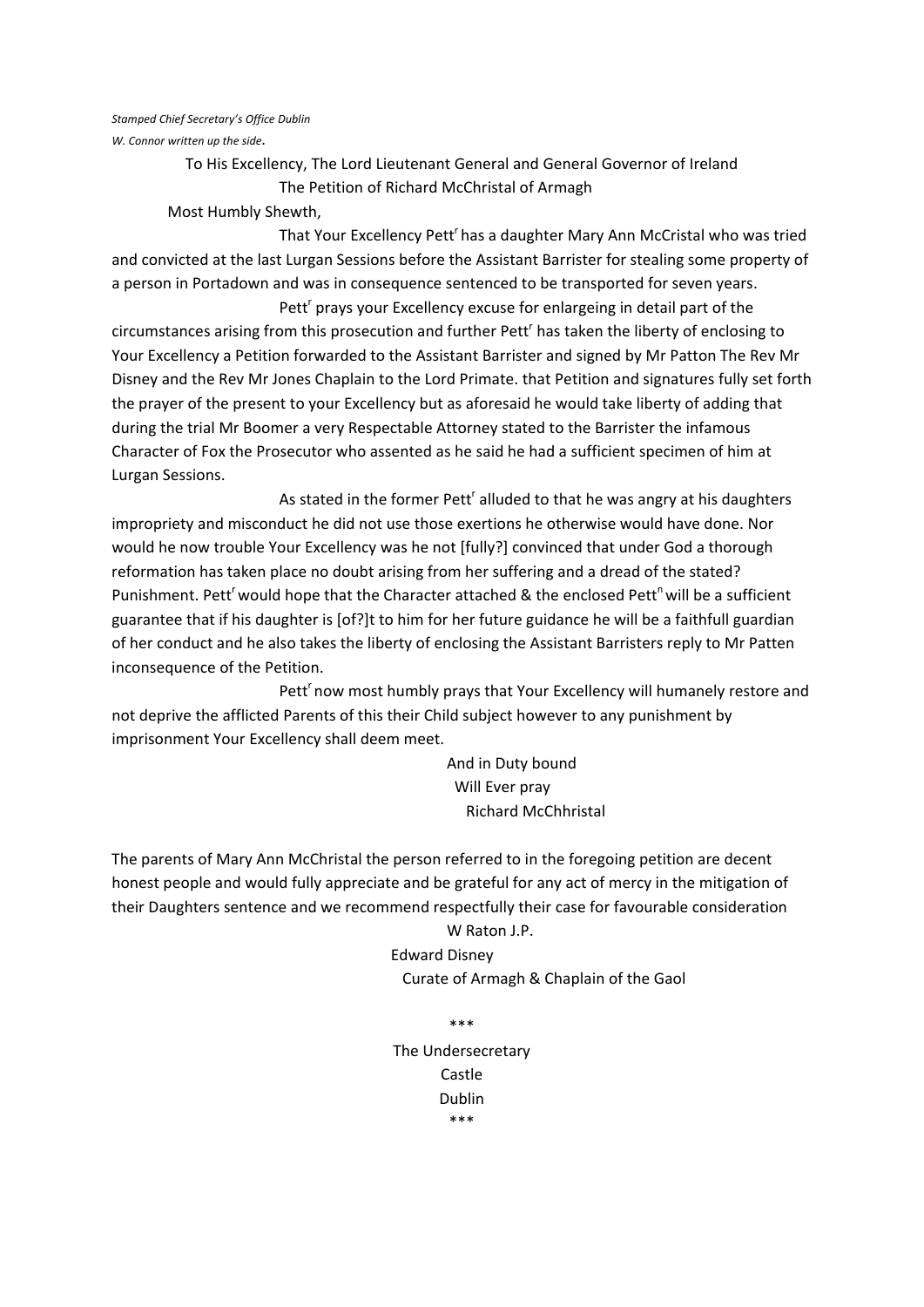### No 4 Statement of John Fox

In the matter of McCristal and Johnston who were convicted at the Lurgan October Sessions for 1841 for stealing 1 Table cloth 2 gowns 1 pair of Boots and 1 Handkerchief the goods of John Fox. I John Fox of Portadown do hereby most solemnly declare that the above mentioned articles were not given by me to the prisoners above named – nor was I privy in any way to the making open of any Box Chest or drawers containing the same – nor with my knowledge consent or concurrence were said articles removed from my house – dated at Portadown this 21 October 1841 John Fox

Present William Joyce John Skilington

## Portadown 21 Oct 1841

#### Dear Sir

I Rec<sup>d</sup> yours this morning enclosing a letter from Dr Kidd which I now return, I call on Mr J. Skillington who went with me to Fox, Enclose you his Statement Fox has a good property in this Town ground Rent, and therefore could not be in that Distress for money that he would pawn his goods nor do I think it likely that he would do so, from every enquiry I have made I think that there can be no doubt but that Fox's house was Entered by the kitchen window and the Chest Broken open & goods stolen.

\*\*\*\*\*

Fox is not allways the Drunken Character he appears before you at Lurgan no doubt but he is loose profligate fellow But still it is not likely that he would Break open his own Chest and gave away his wife's Clothes – I have call<sup>d</sup> in a good many of the most Respectable Inhabitants of this Town on the subject of your Communication and I find them one and all [......ingly] opposed to the Prisoners being again let loose on the Town

 And am Your very obd<sup>t</sup> St William Joyce

\*\*\*\*

# *Envelope* Edward Tickle Assistant Barrister Armagh

## *Written across it* No 3 Mr Joyce *Initials* Acknowldge Recp<sup>t</sup> of the Inclosed

\*\*\*\*\*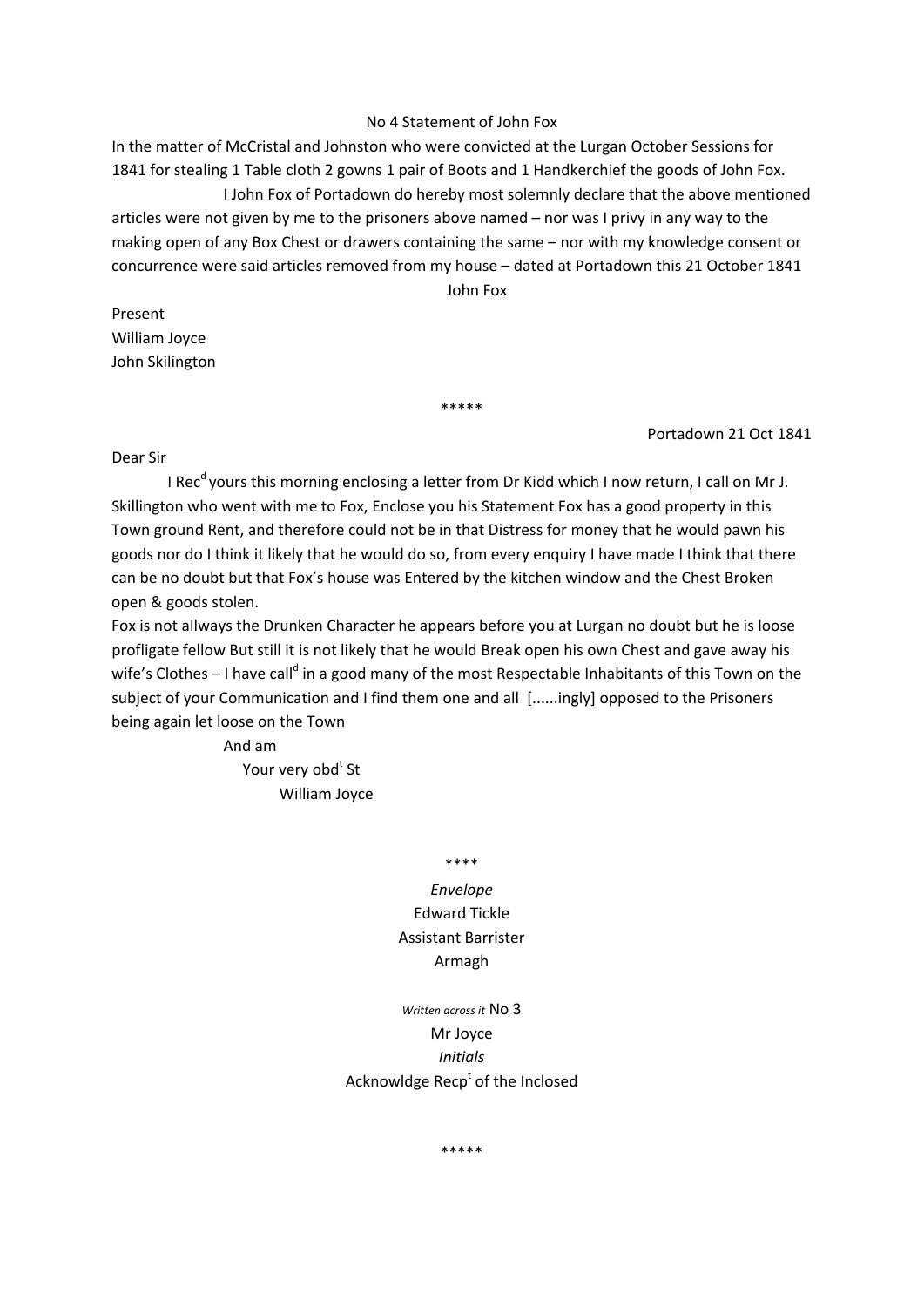### Dear Sir

I have taken a good deal of pains, and I think have succeeded in ferreting out a good deal of the particulars connected with the case of the two women McCrystal and Johnston now in our Jail and under sentence of Transportation, for robbing a person of the name of Fox in or near Portadown‐

I believe there is no doubt whatever that they are both Prostitutes, and indeed, I know (from her being formerly in this Jail for a breach of the peace) that McCrystal has been for some time on the Pave, but I verily believe, that however unjustifiable as have been the means by which they came in possession of Fox's property, they did not obtain them by Robbery.

It appears that this Fox is a most drunken dissolute abandon'd character, that during his unfortunate wife's absence at Warrenpoint he had theses two wretched Women, and sometimes others, along with them in his House for a considerable time, I believe a week or two – when he kept them locked up and fed them – whenever they demanded money and that he had not any at hand to supply them, he gave them some furniture or wearing apparel of his wife's as a pledge which he occasionally redeemed when he had money to do so, and that he did so with the other woman or women that he had in his house – that he was generally so drunk that he forgot what he had given to them and we may very readily suppose they were not over scrupulous in returning to him all that he had given in pledge when he produced money to redeem them‐

It appears that this wretched Servant of Satan (Fox) during the time these Women were inmates of his house seduced the female servant of a man named Thatford or Tedford or Telford of Portadown and brought her also to his house‐ her master after some days discovered the circumstance and having traced her to Fox's house, attempted (I believe) to force an Entrance to rescue her from this Den of Infamy, Fox having in the hurry lost the key of the back door of his house, and not wishing that the Women should be discover'd in it forced them to go out of a back window into the yard and the over the wall of this yard out of his premises – this will account for the traces of breaking in over the wall and in thro' the window to which the Police Constable bore Evidence and they say that several of the neighbours saw them go out in this way over the wall; among others a man named – Sannderson? – Fox himself broke open his wife's box, in order to procure the articles which he gave these and other women, ‐ on one occasion he gave a women called \_\_\_\_\_\_ *(blank )* some articles which from his being quite drunk at the time he altogether forgot, until McCrystal afterwards reminded him of it when he gave her some money to get them back, she applied to the woman who gave he a pawn brokers ticket for the articles, and McCrystal went and got them for him –

I shall not attempt to offer an opinion, but feel that I merely fulfil a duty in putting you in possession of these facts

> I remain dear sir Very faithfully your's W. Kidd

Ed Tickle Esq Etc etc etc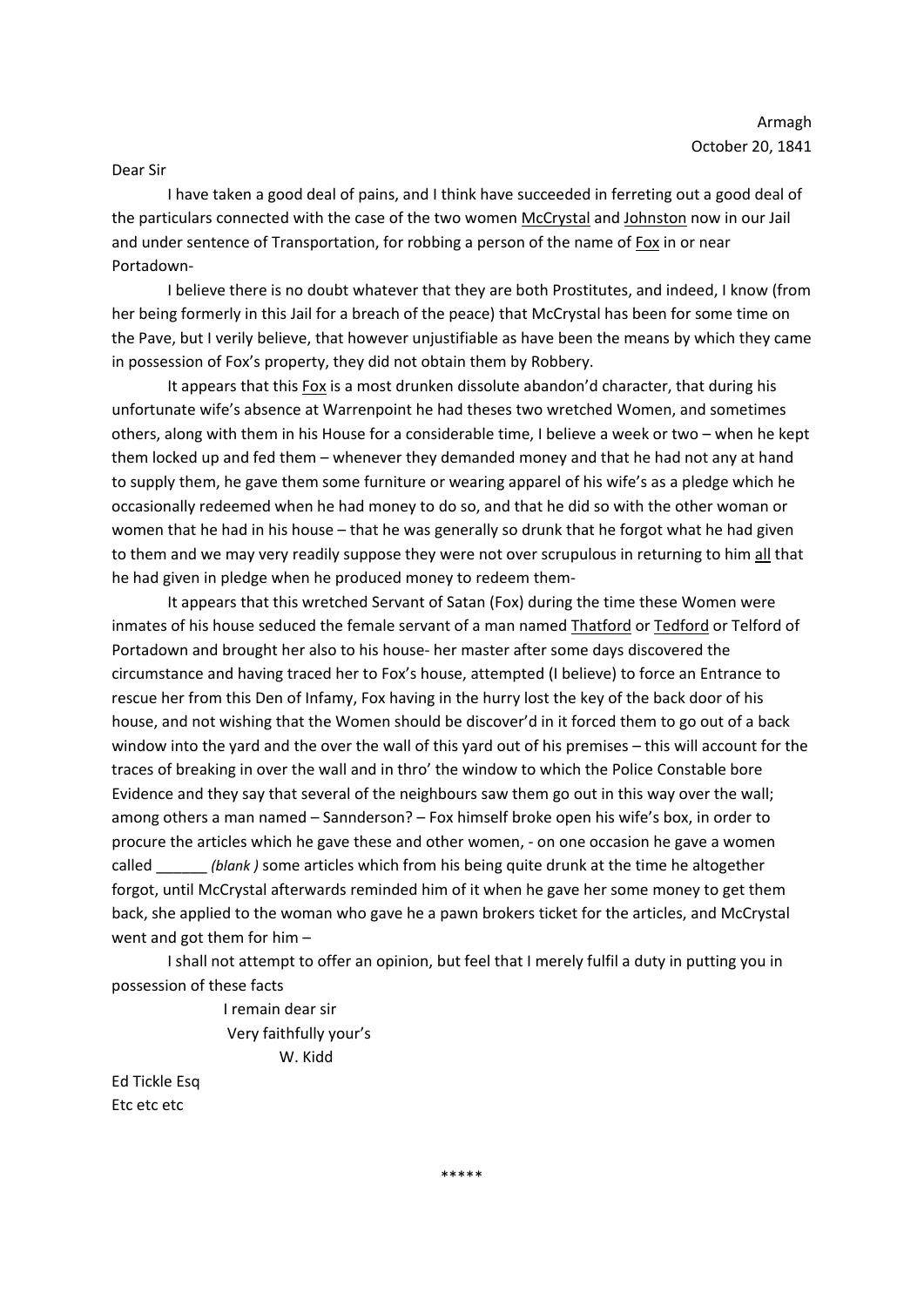My dear Sir

Immediately on receipt of your letter of the  $17<sup>th</sup>$  inst. I went to Portadown, and Inquired particularly, from Messes Paul, Skillington, Joyce and Carleton, four of your Grand Jury, at Lurgan Sessions, into the facts respecting the case of Jane Johnston, and Ann Chrystal, and they are unanimously of opinion, that a more righteous sentence, could not have been pronounced, than that of Transportation upon these two persons; they are the very worst of characters, and the Brother of Johnston, has already been sent abroad for robbery; altho' the Husband of the prosecutor is a loose and dissolute fellow, yet they are of opinion, he did not give his property or that of his wife away, in the quantity it appears these [parties provided?] themselves of, but firmly believe that while they were in his premises, they helped themselves out of his wife's Box with clothes china etc etc

The Jury having been satisfied of their guilt; with the badness of their previous characters and induces these Gentlemen to hope that the sentence pronounced be carried into effect, and I for one of the Bench fully concur in that opinion that, it is a case, to carry it to the full sentence of the Law [under all the *indecipherable...........*] Should you still wish to see Fox, he can be [.....] Arrange by a line directed to Wm Joyce, Portadown [*Undecipherable‐ blackened film]* On Thursday, for a few days, and will only be at Market Hill Sessions, there was an application for Licence from Tandragee ( I am happy to say) one ..... in the Country; abroad } f.......d (Gough) [..] Harden, will satisfy the Bench ...... when still d........d

> I remain My dear Sir, Very faithfully yours Charles Hunt J.P.

19th Oct 1841 *Postscript undecipherable*

\*\*\*\*\*

10 Clare St 2? Nov 1841

Sir,

I have had the Honor of receiving your letter of the 23<sup>rd</sup> Inst. & its Questions relative to Mary Anne McCrystal. I beg leave to state that the Prisoner was tried at the last Lurgan Sessions along with another of the name of Sarah Anne Johnston for stealing sundry articles, the Property of John Fox. The  $1^{\text{st}}$  witness was Caroline Fox, the Wife of nam'd John who swore that on going to Warren Point in August last, she left these articles, with others, in a Chest which stood in her Husband's House & which she locked, that she continued absent from Portadown where she & her Husband lived, for about a month her Husband did not accompany her, & that on her return in September she perceived that the Chest had been forced open & the articles ment'd in the Indictment & others, taken out of it. That shortly after missing them she saw them again in the Possession of Sergeant Rogers of the Constabulary.

Sergeant Rogers – was then produced who swore that on the 8 September he met the two Prisoners in Portadown, carrying a Bundle & that suspecting them he asked them what they had in it, they replied that the Goods which they were carrying were their own that he then examined the Bundle & finding several articles in it (& amongst others the Goods mentioned in the Indictment) he arrested them, & immediately in Consequence of Information which he received, went to John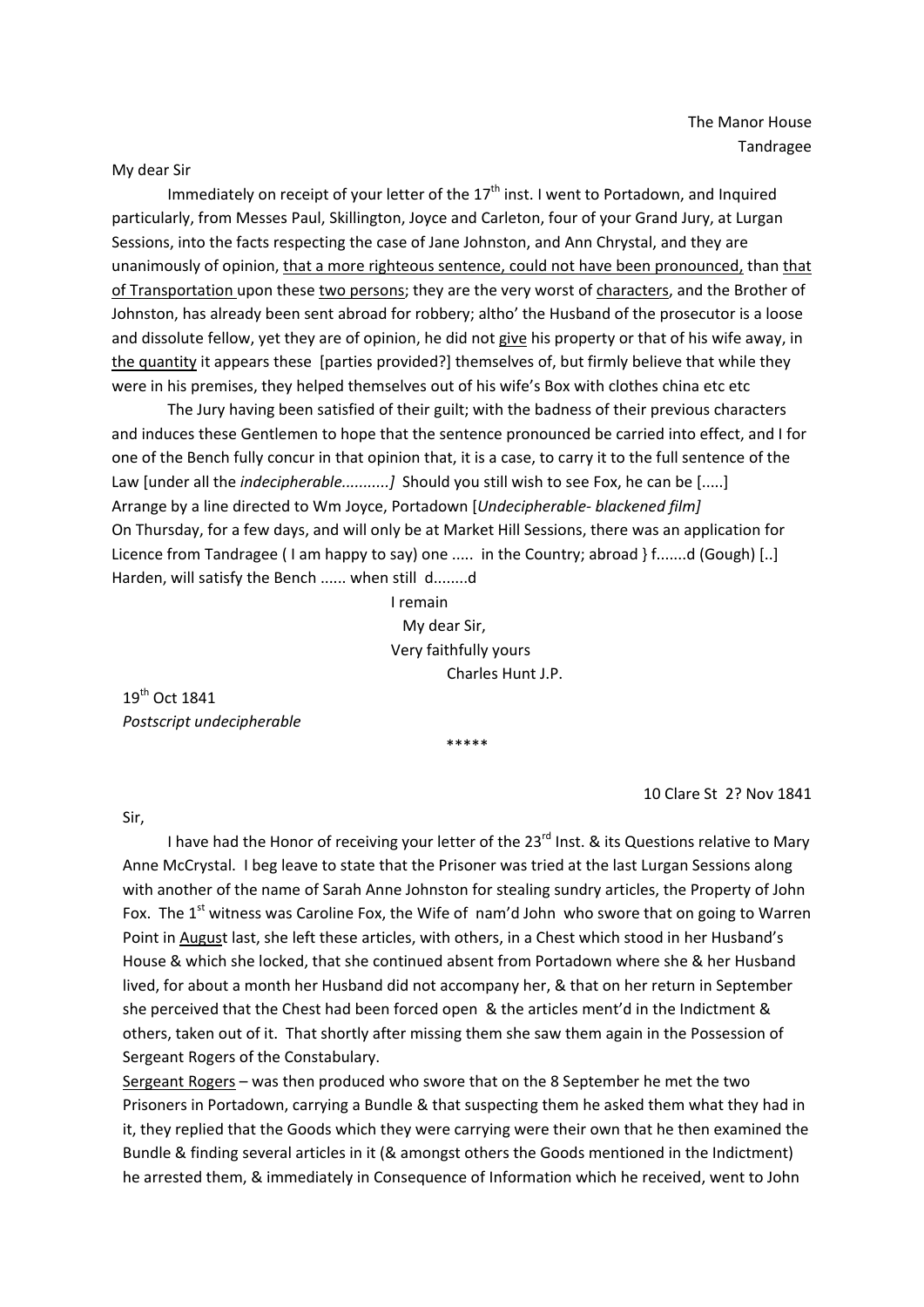Foxs House (who as at time absent) 1st examined it. He found the Door locked, but the Window was open, there were [traces?] & appearances, as if Persons had got over the wall of the yard & had entered the Room thro the Window & had again got away over the Wall of the yard by means of a Wheel Barrow which as laid against it. That on going into the House, he found that the Chest had been forced open, & \*\*\*\*\* was empty – The articles mentioned in the Ind<sup>t</sup>, viz, a Table Cloath 2 Gowns a pair of \*\*\*\*\*\*\*\* Boots, & a Handkerchief, were then produced by him & were identified by the  $1<sup>st</sup>$  Witness.

John Fox was then produced, but in consequence of his appearing to be intoxicated I refused to allow him to give Evidence.

The Prisoners were then asked had they any Witnesses to produce either to Characters or otherwise but none such were produced. I told the Jury that John Fox, from his appearance in Court, could not be a respectable man, that in the absence of his Wife, if he had him in the Habit of having Intercourse with Prostitutes & of bringing them into his House, he might perhaps as it had been alleged by one of the Prs xxxxxx have given to some of them the articles in Question, that the Prisoners had lost in consequence of his Drunkenness, any benefit which might have been derived from a cross examination of him on this Point, that I was honour bound to tell them, that the Circumstances detailed by the Serg<sup>t</sup> of the Police in his Evidence as before stated afforded some Evidence that the House had been entered thro the Window, & that the Marks in the yard being recent, the Chest in which the articles were, having also appeared to have been found open, it was a Question for them the Jury to say whither xxxxx the Prisoners in whose possession the articles were found who had so entered the House broken open the Box &[....] taken the articles I [advised?]them however if they had xxx any doubts of this Fact, arising from the Character of John Fox or otherwise to acquit the  $P^{rs}$  – They found them Guilty – Mr Hunt, one of the Magistrates on the Bench, stated to it that in consequence of the very bad Characters of the  $P^{rs}$  he had been desired by several of the most respectable Inhabitants of Portadown to urge that sentence of Transportation  $s^d$  be pronounced & the Prisoners were sentenced to 7 yrs Transportation. On the next day another woman Sarah Brown was had for stealing several other articles viz 2 China Bowls 2 Plates 2 Aprons a Bolster & 2 Ships which were also in the P Chest, but on its appearing that she had informed Mrs Fox (before she was accused) of her having these article & of her having got them from the P. M. A. McCrystal, she the P. Sarah Brown was acquitted. On this Day also John Fox did not appear & I understood that he was intoxicated. Not having been able to see him whilst at Lurgan, I wrote to Mr Hunt from Armagh to beg of him, to see & examine Fox as if I found that he stated he had given away the articles, I sh<sup>d</sup> at once have applied to his Excellency in favour of the Prisoners. I beg leave to enclose Mr Hunt's answer marked No. 1.

In consequence of his not having seen Fox I wrote to Mr Joyce, a respectable Resident in Portadown & referred to, by Mr Hunt – I sent to Mr Joyce a Letter which I received from Doctor Kidd, Physician [*words above?]* to the Gaol Of Armagh no in convegnance of asking him to find out as much about the Prisoners as could be discovered there, (this Letter marked No. 2. ( I send herewith) & I requested Mr Joyce's along with one or two others of his Neighbours to see Fox, & I will enclose Mr Joyce's answer marked No. 3. & a declaration made by Fox viz marked No 4 I also enclose a Letter marked No 5 which I received from Col Blacker who resides near Portadown, written as he states at the Request of several respectable Inhabitants of that Town & Neighbourhood .‐

Having thus stated as fully as possible the Facts which bear against the Prisoners, I am bound to mention in her favour, that she did not appear ever to have been convicted before, that she is a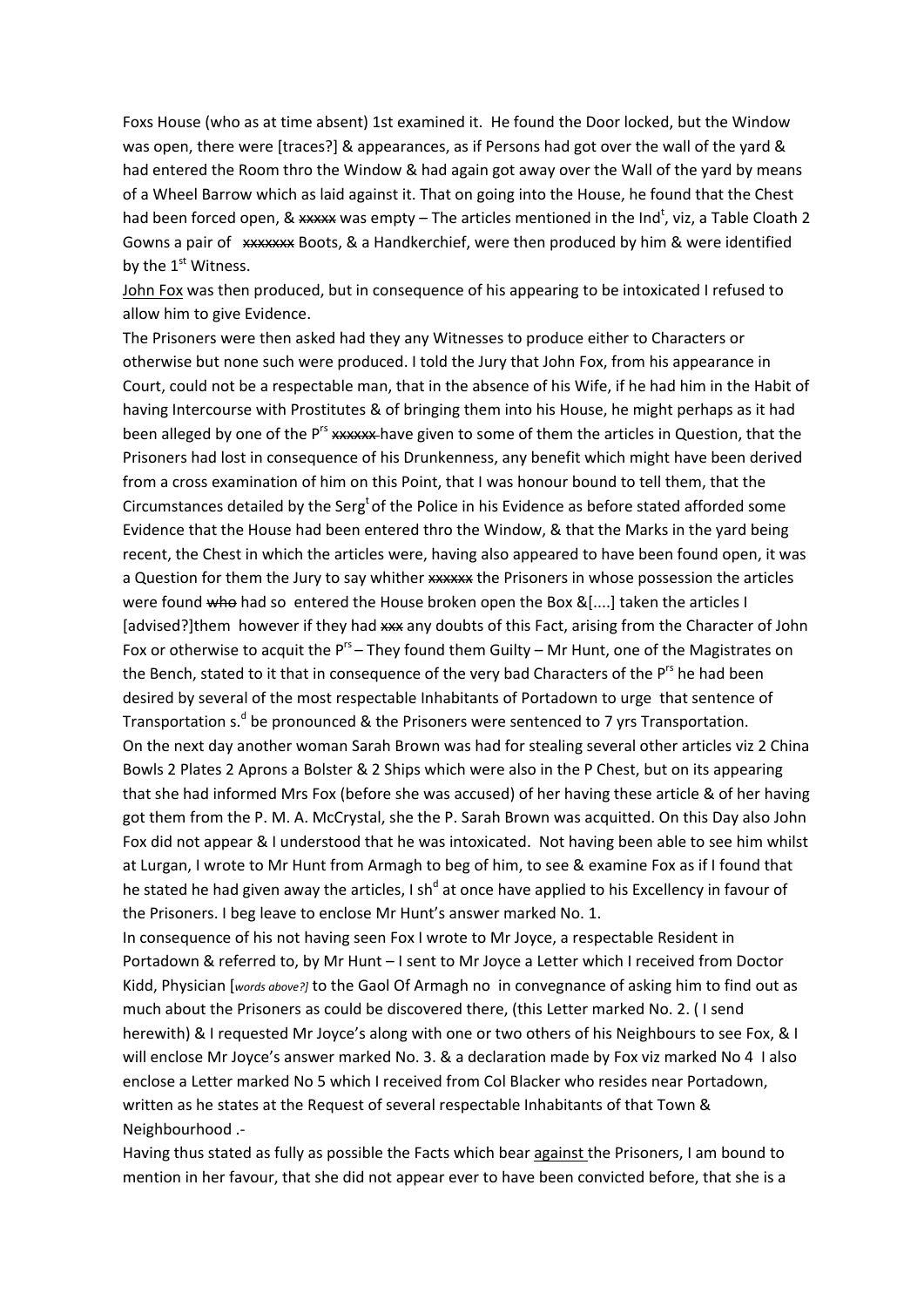young Woman, & that she has Parents, who are described by the exceedingly respectable Gentlemen who have signed the memorials as honest & industrious, a Fact deserving of Consideration in the xxx Case of all female young Prisoners as it seems that in the event of them coming out of Gaol after a sentence of Imprisonment, it is probable they  $n<sup>d</sup>$  have an asylum to resort to. I have only further to add., that if it had not been for the Characters given to the Prisoners, the Bench would probably have acted on the Rule it usually adopted in Cases of Larceny, not to transport for the first offence –

> I have the Honor to be Sir Yr obt humble Servant Ed Tickell

To E. Lucas Esqe Etc etc

\*\*\*\*\*

20 March 1842

Sir,

I have the Honor to forward a Memorial sent to me for [... ......] & unacquainted with the person, on whose behalf the application is made, and ignorant of the circumstances of the Case-except as set forth in the memorial. I can only call your attention to it, as strongly recommended to me, by person who I would be glad to save if is my power

> I have the Honor To remain Your very ob<sup>t</sup> Humble Serv<sup>t</sup> *Signature* 40 Chesham Place

The  $R^t$  Hon<sup>ble</sup> Sir James Graham Bt etc etc etc

\*\*\*\*\*\*

28 *Stamped Chief Secretary's Office Dublin 42 April 2?*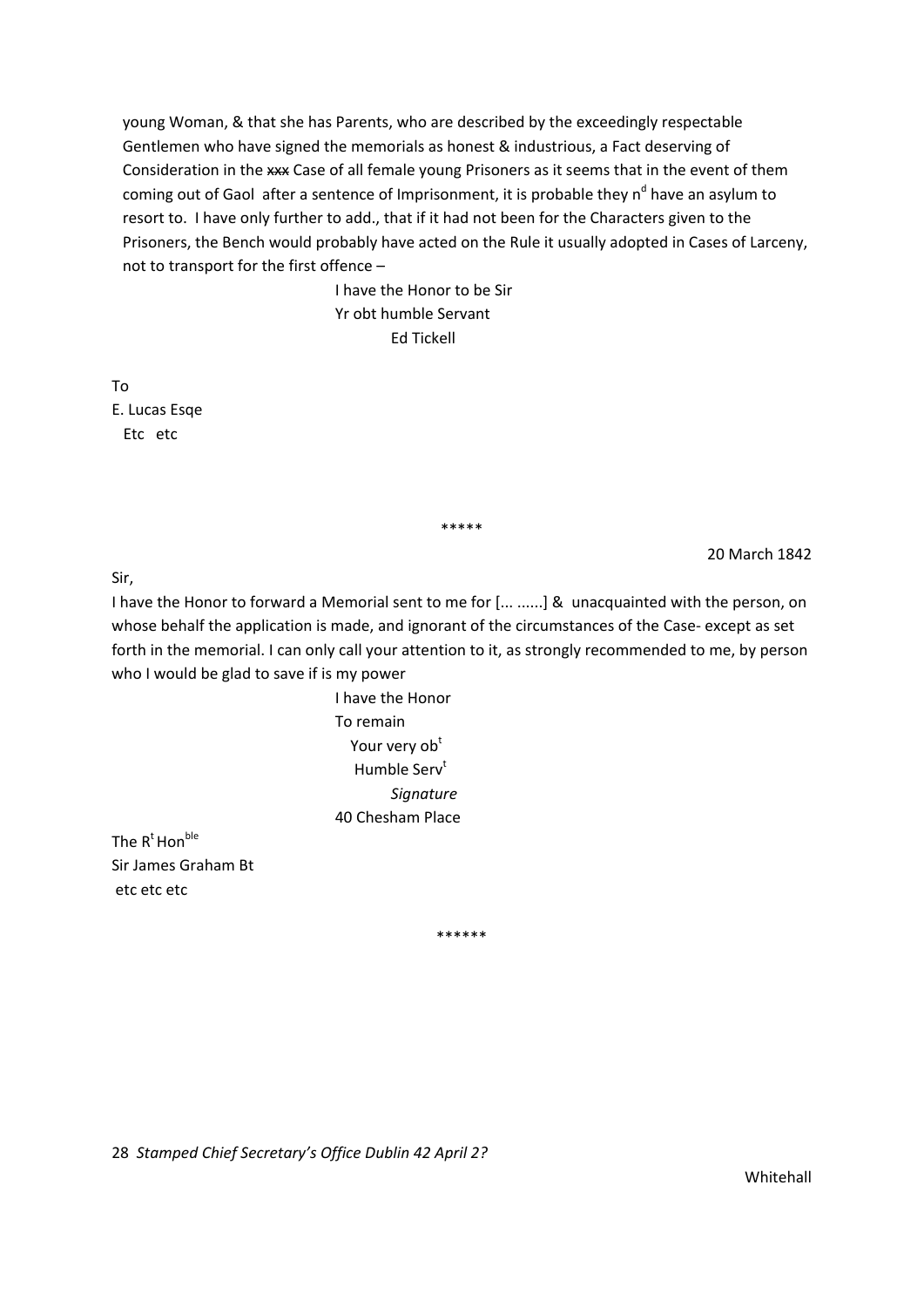I am directed by Secretary Sir James Graham to transmit to you, the enclosed Petition on behalf of Mary Ann McChristal, a convict under Sentence of transportation in the Gaol of Armagh;

And I am to request you to submit the same to the consideration of the Lord Lieutenant, and acquaint Col. Verner MP with the result thereof.

 I am Sir Your most obedient Humble Servant *Signature*[JM......

E. Lucas Esq etc etc etc

\*\*\*\*\*

To the Right Honourable Sir James Graham Bart Home Secretary etc etc etc The Petition of Mary Anne McChristal

Humbly prayeth,

That

You will be Graciously pleased to present the enclose Petition to her Majesty on behalf of Pett<sup>r</sup>. Petitioner most humbly state to you Honour that her aged Father

applied to the Assistant Barrister who tried Pett<sup>r</sup> & said application was signed by the Sovereign of this City the Chaplain of the Gaol & several respectable Inhabitants of Armagh as to the quiet & peaceable conduct of Pett<sup>r</sup> said Father who being so vexed at the conduct of Pett<sup>r</sup> in this transgression did not assist in defending her at her trial but left her to her fate in reply to said application the Barrister regretted it was not his power to mitigate the sentence of Pett<sup>'</sup> but referred to the Lord Lieutenant to whom a similar application was made without effect the Barrister was led to express his regret in consequence of the conduct of the Prosecutor at the trial & also of his Character being notoriously known to be the seducer & destroyer of unhappy persons so situated as Pett<sup>'</sup> now is.

**Pett<sup>r</sup>** Pett<sup>r</sup> Pett<sup>'</sup> wants humbly state that until this unfortunate period no charge could be left to Pett<sup>r</sup> and unhappily falling into the company of the Prosecutor John Fox he to screen his misconduct impeached & prosecuted Pett<sup>r</sup> with taking some wearing apparel & hence the sentence against her Pettr.

**Pett<sup>r</sup>** Pett<sup>r</sup> Pett<sup>r</sup> further begs to state that since the period of her trial that from a previous uninterrupted state of good health, she has never had one hour of good health on the contrary she been confined in the Hospital of the County Gaol of Armagh & can appeal to the several officers of the prison for her uniform good conduct during her imprisonment & also the Protestant Chaplain thereof not alone in dread of her unhappy situation but her unfeigned sorrow & contrition for having transgressed the Laws of her Country & offended her Saviour & her God adding the painful feeling of being the unhappy instrument of bringing the Gray hairs of two fond Parents with sorry to the Grave.

Pett<sup>r</sup> would fondly indulge the hope that her Majesty the Queen would be graciously pleased to mitigate the sentence of Pett<sup>r</sup> to any period of imprisonment which

Sir,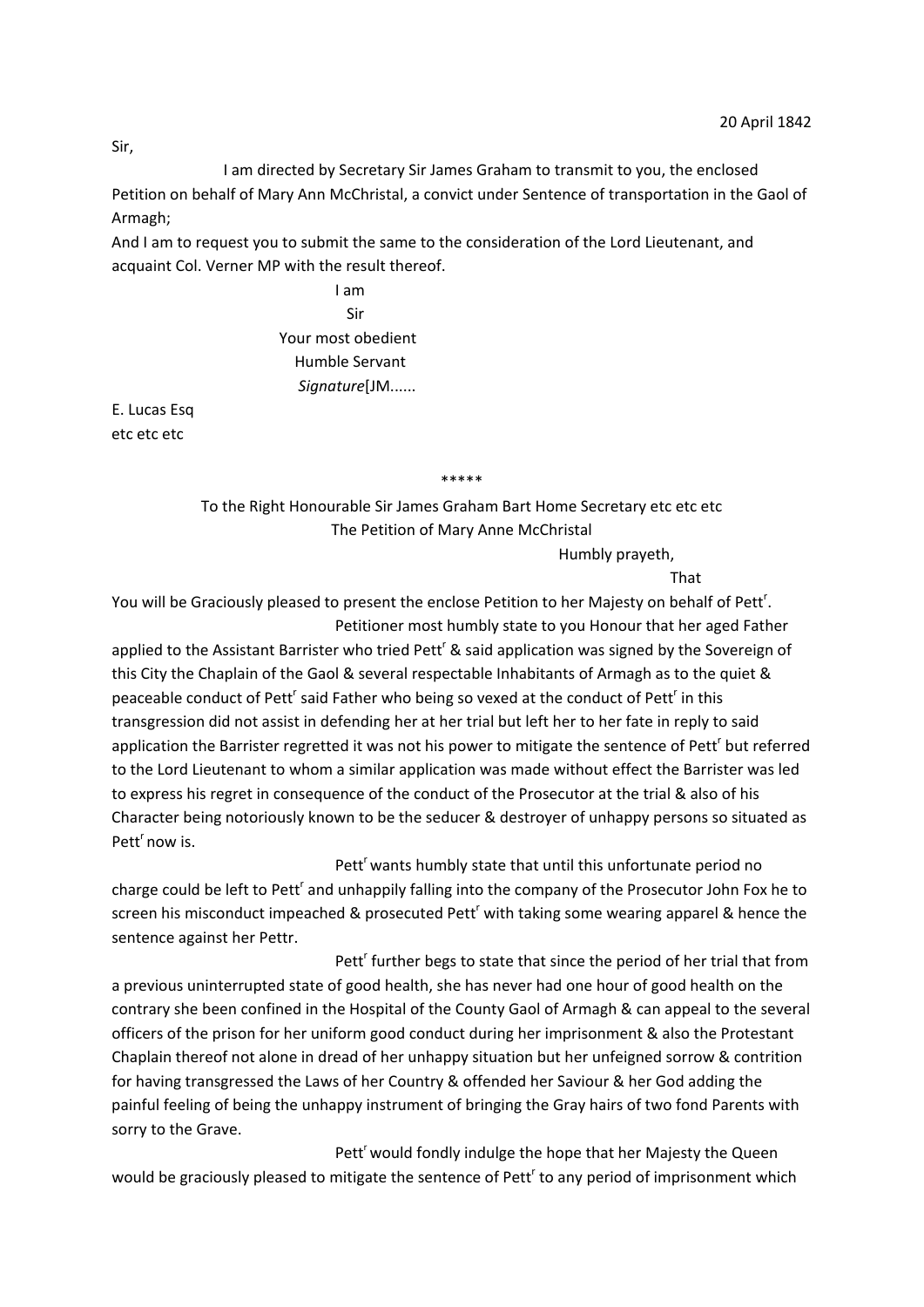will enable Pett<sup>r</sup> to spend at home the remainder of her life in Piety & Virtue. in her behalf I as in Duty bound will Ever pray‐‐‐‐‐‐ Armagh Gaol 20<sup>th</sup> February 1843 Mary Ann McChristal

\*\*\*

## To the Queens Most Gracious Majesty

May it please Your Majesty

The Petition of Mary Ann McChristal of the County of Armagh and now a prisoner under sentence of transportation in the Gaol of said County

Most Humbly Sheweth

That in the month of October last the Pett<sup>r</sup> was tried &

convicted before the Assistant Barrister of said County for having Intently taken some wearing apparel the property of her prosecutor and received the above sentence which is on the eve of being carried into execution.

 $\mathsf{Pett}^{\mathsf{r}}$ Pett<sup>r</sup> will not presumptuously trouble Your Most Gracious Majesty with language in extenuation of her crime haveing fell into error and at this early age of nineteen years and her prosecutor the sole cause thereof.

 $\mathsf{Pett}^r$  and  $\mathsf{Pett}^r$ Pett<sup>'</sup> Humbly states that since her confinement she has been in the Hospital of the prison and in no wise does she expect to arrive at her destination. her misfortune will ultimately, which nearly already has, prove to be the desolation & premature end of two fond & inoffensive Parents.

Petitioner implores Your Majesty to be so Gracious as to

order a mitigation of her sentence imploring the blessings of the King of Kings on your Royal Head & your most Gracious offspring in this life and an eternal Crown of Glory hearafter and in Duty bound your unfortunate Subject will Ever pray‐

Mary Ann McChristal

\*\*\*\*\*

33

My Dear Sir

I have no Power to vary the Sentence on McChrystal. It is the Lord Lt who now can alone do so. The Memorial therefore should have addressed & forwarded to him.‐ Will you have the kindness to notify this to the poor Father

> Yrs truly Ed Tickell

10 Clare St 2 Nov 1841

\*\*\*\*\*

Carrick Oct. 21./41